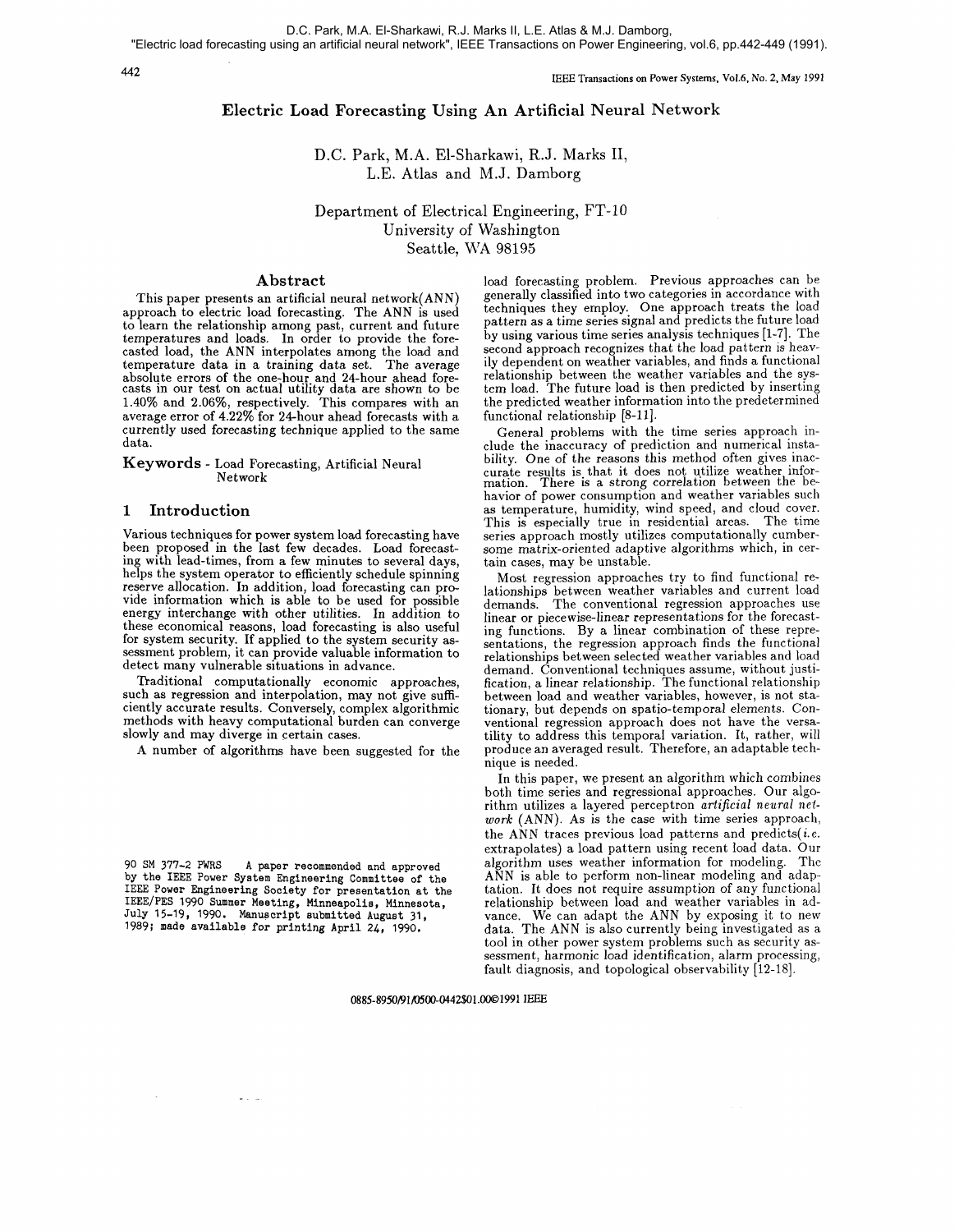In the next section, we briefly review various load forecasting algorithms. These include both the time series and regression approach. The generalized Delta rule used<br>to train the ANN is shown in Section 3. In Section 4, we define the load forecasting problems, show the topologies of the ANN used in our simulations, and analyze the performance in terms of errors (the differences between actual and forecasted loads). A discussion of our results and conclusions are presented in Section **5.** 

### **2 Previous Approaches**

## **2.1 Time Series**

The idea of the time series approach is based on the un-<br>derstanding that a load pattern is nothing more than a<br>time series signal with known seasonal, weekly, and daily periodicities. These periodicities give a rough prediction of the load at the given season, day of the week , and time of the day. The difference between the prediction and the actual load can be considered as a stochastic process. By curate prediction. The techniques used for the analysis of this random signal include the Kalman filtering [I], the Box-Jenkins method [3,4], the auto-regressive moving average (ARMA) model [2], and spectral expansion mg average (1)<br>technique [5].

The Kalman filter approach requires estimation of a covariance matrix. The possible high nonstationarity of the load pattern, however, typically may not allow an accurate estimate to be made [6,7].

The Box-Jenkins method requires the autocorrelation function for identifying proper ARMA models. This can be accomplished by using pattern recognition techniques. A major obstacle here is its slow performance [2].

The ARMA model is used to describe the stochastic behavior of hourly load pattern on a power system. The ARMA model assumes the load at the hour can be esti-mated by a linear combination of the previous few hours. Generally, the larger the data set, the better is the result in terms of accuracy. A longer computational time for the parameter identification, however, is required.

The spectral expansion technique utilizes the Fourier Series. Since load pattern can be approximately con- sidered as a periodic signal, load pattern can be decomposed into a number of sinusoids with different frequencies. Each sinusoid with a specific frequency represents an orthogonal base [19]. A linear combination of these orthogonal basis with proper coefficients can represent a perfectly periodic load pattern if the orthogonal basis span the whole signal space. However, load patterns are not perfectly periodic. This technique usually employs only a small fraction of possible orthogonal basis set, and therefore is limited to slowly varying signals. Abrupt changes of weather cause fast variations of load pattern which result in high frequency components in frequency domain. Therefore, the spectral expansion technique can not provide any accurate forecasting for the case of fast weather change unless sufficiently large number of base elements are used.

Generally, techniques in time series approaches work well unless there is an abrupt change in the environmental or sociological variables which are believed to affect load pattern. If there is any change in those variables, the time series technique is no longer useful. On the other hand, these techniques use a large number of complex

 $\sim 100$   $\sim$ 

and the same of the

### **2.2 Regression**

The general procedure for the regression approach is: 1) select the proper and/or available weather variables, 2) assume basic functional elements, and 3) find proper coefficients for the linear combination of the assumed basic functional elements.

Since temperature is the most important information of all weather variables, it is used most commonly in the regression approach (possibly nonlinear). However, if we use additional variables such **as** humidity, wind velocity, and cloud cover, better results should be obtained.

Most regression approaches have simply linear or piecewise linear functions as the basic functional elements [8- 11, 21-23]. A widely used functional relationship between load, L, and temperature, T, is

$$
L = \sum_{i=1}^{N} a_i T \{ U(T - T_{i1}) - U(T - T_{i2}) \} + C \tag{1}
$$

where

$$
U(T) = \begin{cases} 1, & \text{if } T \ge 0 \\ 0, & \text{otherwise} \end{cases}
$$
 (2)

and  $a_i$ ,  $T_{i1}$ ,  $T_{i2}$ , and  $C$  are constant, and  $T_{i1} > T_{i2}$  for all *i*.

The variables  $(L, a_i, T, T_{i1}, T_{i2}, \text{ and } C)$  are temporally varying. The time-dependency, however, is not explicitly noted for reasons of notational compactness.

After the basic functional forms of each subclass of tem-perature range are decided, the proper coefficients of the functional forms are found in order to make a representative linear combination of the basic functions.

Approaches other than regression have been proposed for finding functional coefficients:

- 1. Jabbour *et* al.[ll] used a pattern recognition technique to find the nearest neighbor for best 8 hourly matches for a given weather pattern. The corre- sponding linear regressiuu coefficients were used.
- 2. An application of the Generalized Linear Square Algorithm(GLSA) was proposed by Irisarri *et* a1.[23]. The GLSA, however, is often faced with numerical instabilities when applied to a large data base.
- **3.** Rahman *et* a1.[10] have applied an expert system approach. The expert system takes the advantages of the expert knowledge of the operator. It makes many subdivisions of temperature range and forms different functional relationships according to the hour of interest. It shows fairly accurate forecasting. As pointed out in the discussion of [lo] by Tsoi, it is not easy to extract a knowledge base from an expert and can be rather difficult for the expert to articulate their experience and knowledge.
- **4.** Lu et al.[24] utilize the modified Gram-Schmidt orthogonalization process (MGSOP) to find an orthogonal basis set which spans the output signal space formed by load information. The MGSOP requires a predetermined cardinality of the orthogonal basis set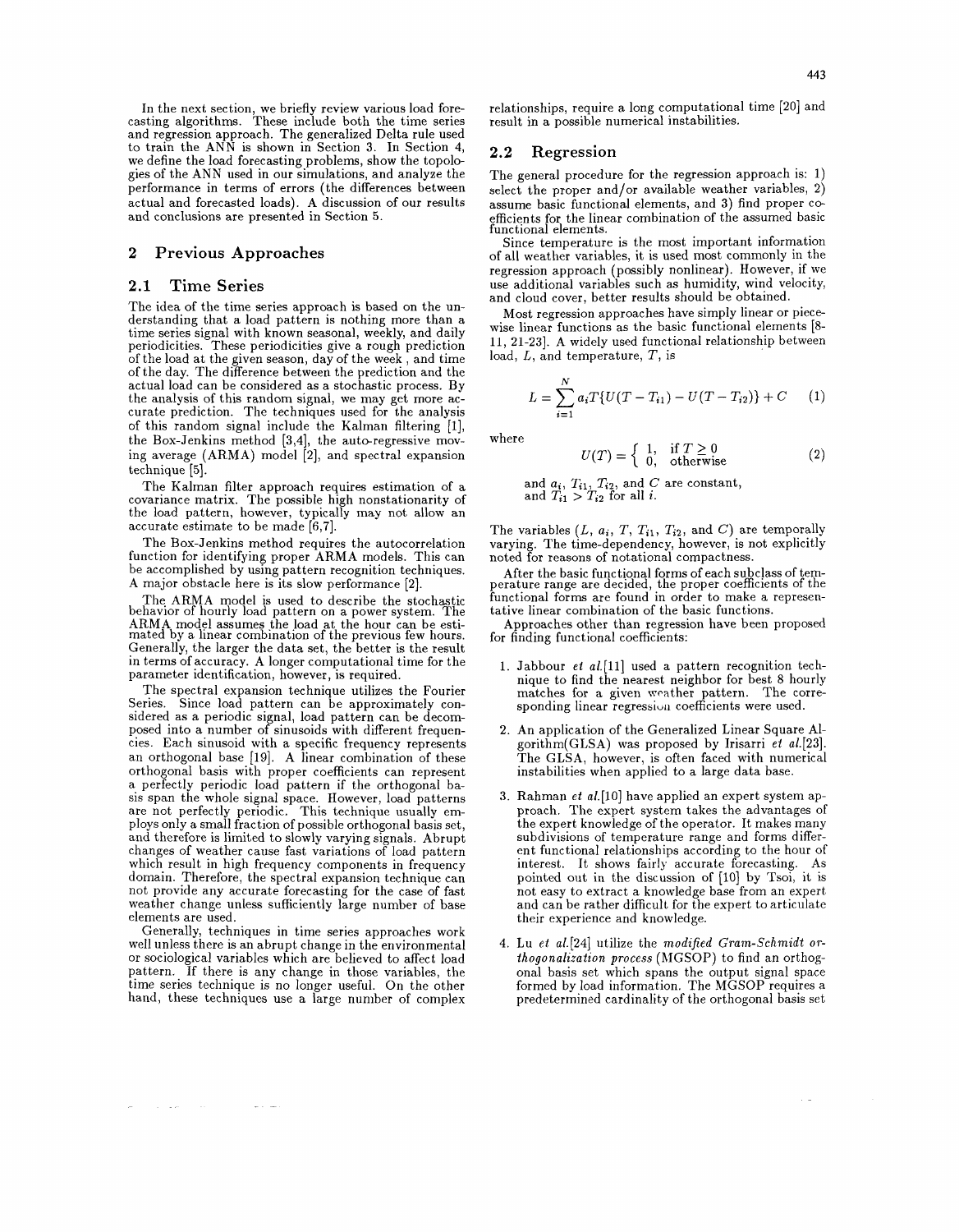



Figure 1: Structure of a Three-Layered Perceptron Type ANN

and the threshold value of error used in adaptation procedure. If the cardinality of the basis set is too small or the threshold is not small enough, the accuracy of the approach suffers severely. On the other hand, if the threshold is too small, numerical instability can result. The MGSOP also has an ambiguity problem in the sequence of input vectors. Different exposition of input vectors result in different sets of orthogonal basis and different forecasting outputs.

## **3 A Layered ANN**

### **3.1 Architecture**

An ANN can be defined as a highly connected array of elementary processors called neurons. A widely used model called the multi-layered perceptron(MLP) ANN is shown in Figure 1. The MLP type ANN consists of one input layer, one or more hidden layers and one output layer.<br>Each layer employs several neurons and each neuron in a layer is connected to the neurons in the adjacent layer with different weights. Signals flow into the input layer, pass through the hidden layers, and arrive at the output layer. With the exception of the input layer, each neuron receives signals from the neurons of the previous layer linearly weighted by the interconnect values between neurons. The neuron then produces its output signal by passing the summed signal through a sigmoid function  $[12-18]$ 

A total of Q sets of training data are assumed to be available. Inputs of  $\{\vec{i}_1, \vec{i}_2, \ldots, \vec{i}_Q\}$  are imposed on the top layer. The ANN is trained to respond to the corresponding target vectors,  $\{\vec{t}_i, \vec{t}_2, \ldots, \vec{t}_Q\}$ , on the bottom layer. The training continues until a certain stop-criterion is satisfied. Typically, training is halted when the aver- age error between the desired and actual outputs of the neural network over the Q training data sets is less than a predetermined threshold. The training time required is dictated by various elements including the complexity of the problem, the number of data, the structure of network, and the training parameters used.

In this paper, the generalized Delta rule (GDR) [25,26] is used to train a layered perceptron-type ANN. An output vector is produced by presenting an input pattern to the network. According to the difference between the produced and target outputs, the network's weights  $\{W_{ij}\}$ are adjusted to reduce the output error. The error at the output layer propagates backward to the hidden layer, until it reaches the input layer. Because of backward propagation of error, the GDR is also called error back propagation algorithm.

The output from neuron i,  $O_i$ , is connected to the input of neuron  $j$  through the interconnection weight  $W_{ij}$ . Unless neuron  $k$  is one of the input neurons, the state of the neuron  $k$  is:

$$
O_k = f(\Sigma_i W_{ik} O_i) \tag{3}
$$

where  $f(x) = 1/(1 + e^{-x})$ , and the sum is over all neurons in the adjacent layer. Let the target state of the output neuron be *t.* Thus, the error at the output neuron can be defined as

$$
E = \frac{1}{2}(t_k - O_k)^2 \tag{4}
$$

where neuron  $k$  is the output neuron.

The gradient descent algorithm adapts the weights according to the gradient error, *i.e.*,

$$
\Delta W_{ij} \propto -\frac{\partial E}{\partial W_{ij}} = -\frac{\partial E}{\partial O_j} \frac{\partial O_j}{\partial W_{ij}} \tag{5}
$$

Specifically, we define the error signal as

$$
\delta_j = -\frac{\partial E}{\partial O_j} \tag{6}
$$

With some manipulation, we can get the following GDR:

$$
\Delta W_{ij} = \epsilon \delta_j O_i \tag{7}
$$

where  $\epsilon$  is an adaptation gain.  $\delta_j$  is computed based on whether or not neuron  $i$  is in the output layer. If neuron  $j$  is one of the output neurons,

$$
\delta_j = (t - O_j)O_j(1 - O_j) \tag{8}
$$

If neuron  $j$  is not in the output layer,

$$
\delta_j = O_j(1 - O_j) \Sigma_k \delta_k W_{jk} \tag{9}
$$

In order to improve the convergence characteristics, we can introduce a momentum term with momentum gain  $\alpha$ to Equation 7.

$$
\Delta W_{ij}(n+1) = \epsilon \delta_j O_i + \alpha \Delta W_{ij}(n) \tag{10}
$$

where *n* represents the iteration index

Once the neural network is trained it produces very fast output for a given input data. It only requires a few multiplications, additions, and calculations of sigmoid function [14].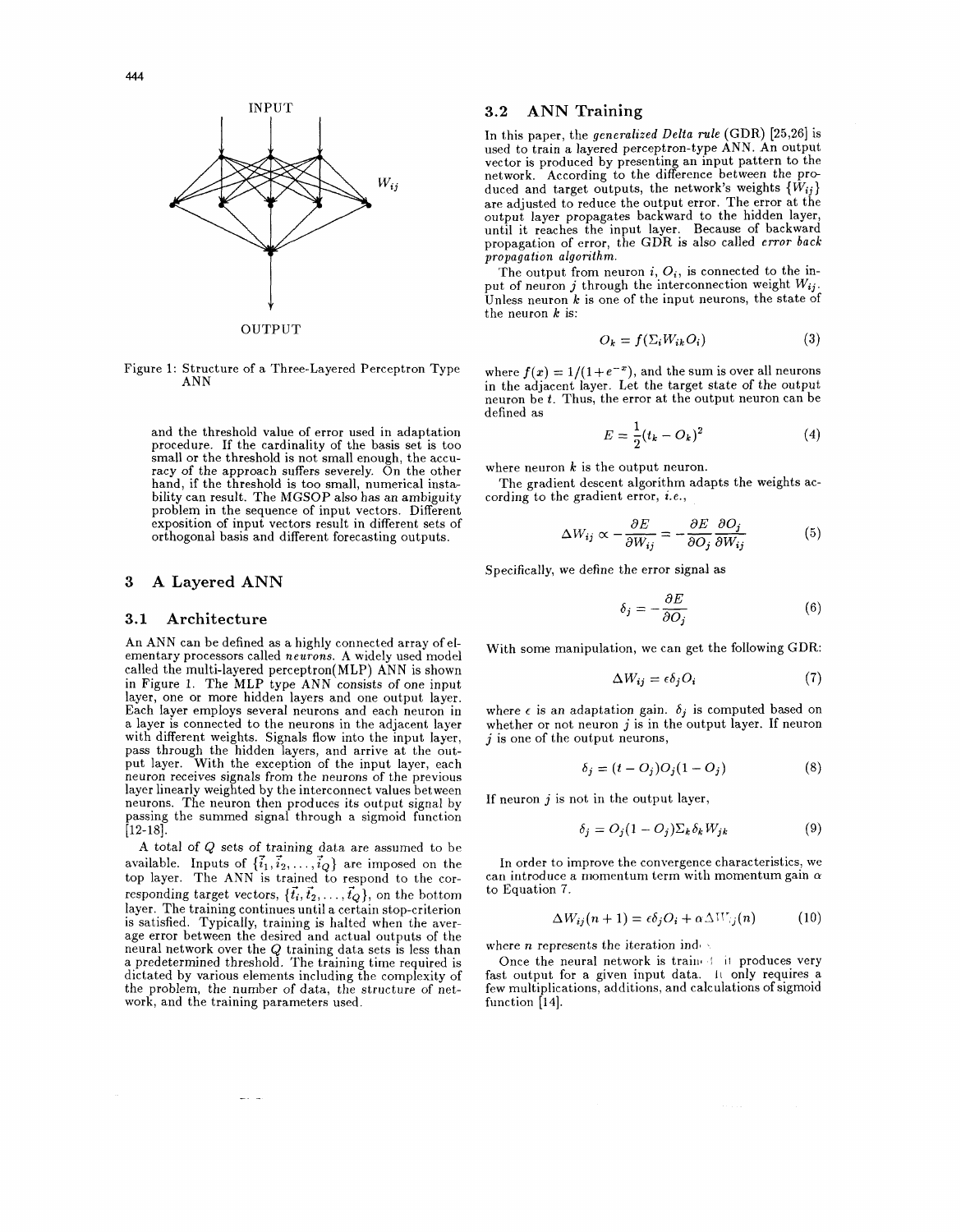Table 1: Test Data Sets

| sets     | Test data from                   |
|----------|----------------------------------|
| Set I    | $01/23/89 - 01/30/89$            |
|          | Set $2 \mid 11/09/88 - 11/17/88$ |
|          | Set $3 [11/18/88 - 11/29/88]$    |
| Set 4    | $12/08/88 - 12/15/88$            |
| $Set\,5$ | $12/27/88 - 01/04/89$            |

## **4 Test Cases and Results**

Hourly temperature and load data for Seattle/Tacoma area in the interval of Nov. 1, 1988 - Jan. 30, 1989 were collected by the Puget Sound Power and Light Company. We used this data to train the ANN and test its performance. Our focus is on a normal weekday  $(i.e.$  no holiday or weekends).

Table 1 shows five sets used to test the neural network. Each set contains 6 normal days. These test data were not used in the training process of the neural network. This approach of classifier evaluation is known as a jack-knife method.

The ANN was trained to recognize the following cases:

- Case 1: Peak load of the day
- Case 2: Total load of the day
- Case **3:** Hourly load

where

Peak load at day 
$$
d = \max \{L(1, d), \cdots, L(24, d)\}
$$
 (11)

Total load at day 
$$
d = \sum_{h=1}^{24} L(h, d)
$$
 (12)

 $L(h, d)$  is the load at hour h on day d.

The neural network structures used in this paper, including the size of the hidden layer, were chosen from among several structures. The chosen structure is the one that gave the best network performance in terms of accuracy. In most cases, we found that adding one or two hidden neurons did not significantly effect the neural network accuracy.

To evaluate the resulting ANN'S performance, the following percentage error measure is used throughout this paper:

$$
error = \frac{|\text{actual load - forecasted load}|}{\text{actual load}} \times 100 \quad (13)
$$

**4.1 Case 1** 

The topology of the ANN for the peak load forecasting is as follows;



where

 $k = day$  of predicted load,

 $L(k) =$  peak load at day k,

 $\sim$ 

 $T1(k)$  = average temperature at day k,  $T2(k)$  = peak temperature at day k,  $T3(k)$  = lowest temperature at day k.

Table 2: Error(%) of Peak Load Forecasting

| days | setl | $\operatorname{set2}$ | $_{\rm set3}$ | $\mathrm{set}4$ | set5 |
|------|------|-----------------------|---------------|-----------------|------|
| day1 | 4.19 | 1.89                  | 0.72          | 1.69            | 1.83 |
| day2 | 0.24 | $1.85\,$              | 3.03          | 0.31            | 3.25 |
| day3 | 0.58 | 2.44                  | 0.95          | 2.72            | 2.68 |
| day4 | 2.39 | 3.85                  | 3.29          | 2.84            | 1.10 |
| day5 | 0.35 | 4.26                  | 0.65          | 6.64            | 0.56 |
| day6 | 2.81 | 0.13                  | 0.63          | 1.40            | 2.04 |
| Avg. | 1.73 | 2.40                  | 1.55          | 2.60            | (.9) |

Table **3:** Error(%) of Total Load Forecasting

| days | set l    | set2      | set3     | set4      | set5     |
|------|----------|-----------|----------|-----------|----------|
| day  |          | $0.26\,$  | $2.66\,$ | $_{1.03}$ | 0.42     |
| day2 | $1.02\,$ | 1.99      | 1.82     | 0.70      | 0.92     |
| day3 | 3.47     | $_{1.03}$ | 3.25     | 0.66      | 1.42     |
| day4 | $1.63\,$ | $1.73\,$  | 5.64     | 1.89      | 2.11     |
| day5 | $1.04\,$ | $_{0.88}$ | 4.14     | 0.03      | 0.27     |
| day6 | 177      | 1.10      | 2.96     | $1.20\,$  | 1.05     |
|      |          |           | 3.39     |           | $_{.03}$ |

Table 2 shows the error(%) of each day in the test sets. The average error for all **5** sets is 2.04 %.

### **4.2 Case 2**

The topology of the ANN for the total load forecasting is as follows;

Input neurons:  $T1(k)$ ,  $T2(k)$ , and  $T3(k)$ <br>Hidden neurons: 5 hidden neurons 5 hidden neurons Output neuron :  $L(k)$ 

where

 $k =$  day of predicted load,<br> $L(k) = total \ load$  at day k,  $T(k) =$  average temperature at day k,  $T2(k) =$  peak temperature at day k,  $T3(k) =$  lowest temperature at day k.

Table **3** shows the error(%) of each day in test sets. The average error for all 5 sets is 1.68 %.

### **4.3 Case 3**

The topology of the ANN for the hourly load forecasting with one hour of lead time is as follows;

Input neurons:  $k, L(k-2), L(k-1),$ T(k-2), T(k-1), and  $\tilde{T}(k)$  $Hidden$  neurons: 10 h<br>Output neuron :  $L(k)$ 10 hidden neurons k = hour of predicted load  $L(x) =$  load at hour x,  $T(x) =$  temperature at hour x,  $\tilde{T}(x)$  = predicted temp. for hour x

In training stage,  $T(x)$  was used instead of  $T(x)$ . The lead times of predicted temperatures,  $\tilde{T}(x)$ , vary from 16 to 40 hours.

Table 4 shows the error(%) of each day in the test sets. The average error for all 5 sets is found to be 1.40 %. Note that each day's result is averaged over a 24 hour period.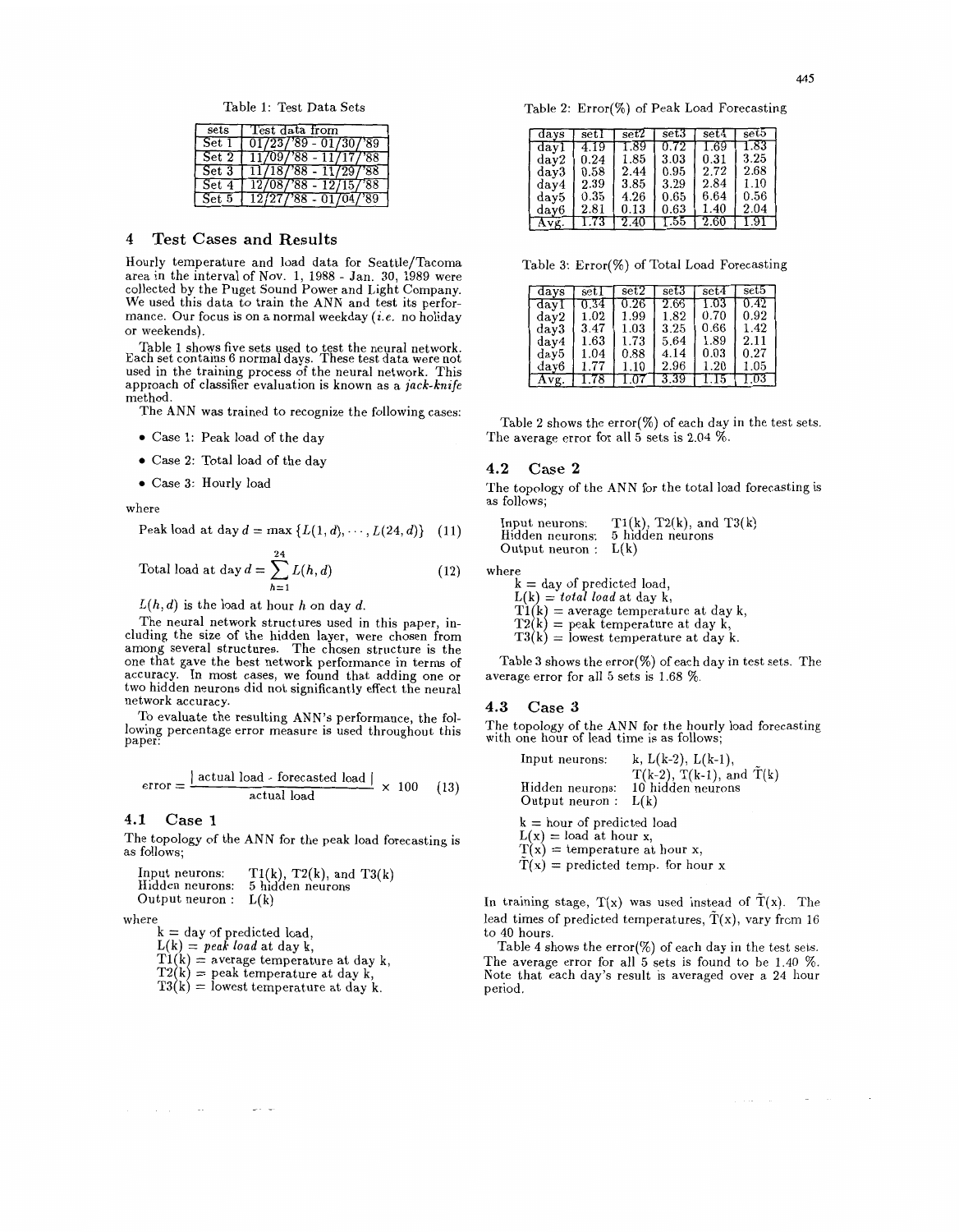Table 4: Error(%) of Hourly Load Forecasting with One Hour Lead Time

| days | setl          | set2     | set3 | set4     | set5.     |
|------|---------------|----------|------|----------|-----------|
| dayl |               | $1.20\,$ | 1.41 | $\Box$   |           |
| day2 | 1.67          | $1.48\,$ |      | $1.58\,$ | 2.18      |
| day3 | $_{1.08}$     |          | 1.04 |          | $_{1.68}$ |
| day4 | 1.40          | 1.34     | 1.42 | $1.20\,$ | $1.73\,$  |
| day5 | $_{\rm 1.30}$ | 1.41     | `*`  | 1.20     |           |
| day6 | ∗             | 1.51     | 1.29 | 1.68     | 0.98      |
| avg. | . 35          | -39      |      | .36      |           |

 $(*: Predicted temperatures, \tilde{T}, are not available.)$ 

In order to find the effect of the lead time on the. ANN load forecastmg, we used set 2 whose performance in Table 4 was the closest to the average. The lead time was varied from 1 to 24 hours with a 3 hour interval. The topology of ANN was as follows:

input neurons : k,  $L(24,k)$ ,  $T(24,k)$ ,  $L(m,k)$ , T(m,k), and  $\tilde{T}(k)$ hidden neurons : 1 hidden neuron ouput neuron :  $L(k)$ 

where

 $k = hour$  of predicted load  $m = lead$  time,  $L(x,k) =$  load x hours before hour k  $T(x, k)$  = temperature x hours before hour k

 $\tilde{T}(k) =$  predicted temperature for hour k

In the training stage,  $T(x)$  was used instead of  $T(x)$ . The lead times of predicted temperatures,  $\tilde{T}(x)$ , vary from 16 to 40 hours.

Figure 2 shows examples of the hourly actual and forecasted loads with one-hour and 24-hour lead times. Figure 3 shows the average errors (%) of the forecasted loads with different lead hours for test set 2.

From Figure 3, the error gradually increases as the lead hour grows. This is true up to 18 hours of lead time. One of the reasons for this error pattern is the periodicity of temperature and load pattern. Even though they are not quite the same as those of the previous day, the temperature and system load are very similar to those of the previous day.

We compare our results with the prediction of Puget Sound Power and Light Co. (PSPL) in Figure 4. Since the PSPL forecasts loads with lead times of 16- to 40- hour, there are 3 overlaps(l8-, 21-, and 24-hour) with our results. As shown in Figure 4, the average errors for the 18-, 21- and 24-hour lead times are 2.79, 2.65, and 2.06 %, respectively. This compares quite favorably with errors of 2.72, 6.44, and 4.22  $\%$  (18-, 21-, and 24-hour lead times) obtained by current load forecasting technique using the same data from PSPL [27]. The current load forecasting method, in addition, uses cloud cover, opaque cover, and relative humidity information.

## **5 Conclusions**

We have presented an electric load forecasting methodology using an artificial neural network(ANN). This technique was inspired by the work of Lapedes and Farber [28]. The performance of this technique is similar to the **ANN** with locally tuned receptive field [29]. We find it no-

 $\frac{1}{2}$ 



Figure 2: Hourly Load Forecasting and Actual Load (in MW) (solid: actual load, dash: 1-hour lead forecast, dot: 24hour lead forecast)

table that Moody and Darken's technique is remarkably similar to the estimation of Gaussian mixture models.

The results shows that the ANN is suitable to inter-polate among the load and temperature pattern data of training sets to provide the future load pattern. In order to forecast the future load from the trained ANN, we need to use the recent load and temperature data in addition to the predicted future temperature. Compared to the other regression methods, the ANN allows more flexible relationships between temperature and load pattern. A more intensive comparison can be found in [30].

Since the neural network simply interpolates among the training data, it will give high error with the test data that is not close enough to any one of the training data.

In general, the neural network requires training data well spread in the feature space in order to provide highly accurate results. The training times required in our exaccurate results. The training times required in our ex- periments vary, depending on the cases studied, from 3 to 7 hours of CPU time using the SUN SPARK Station 1. However, a trained **ANN** requires only 3 to 10 millisec-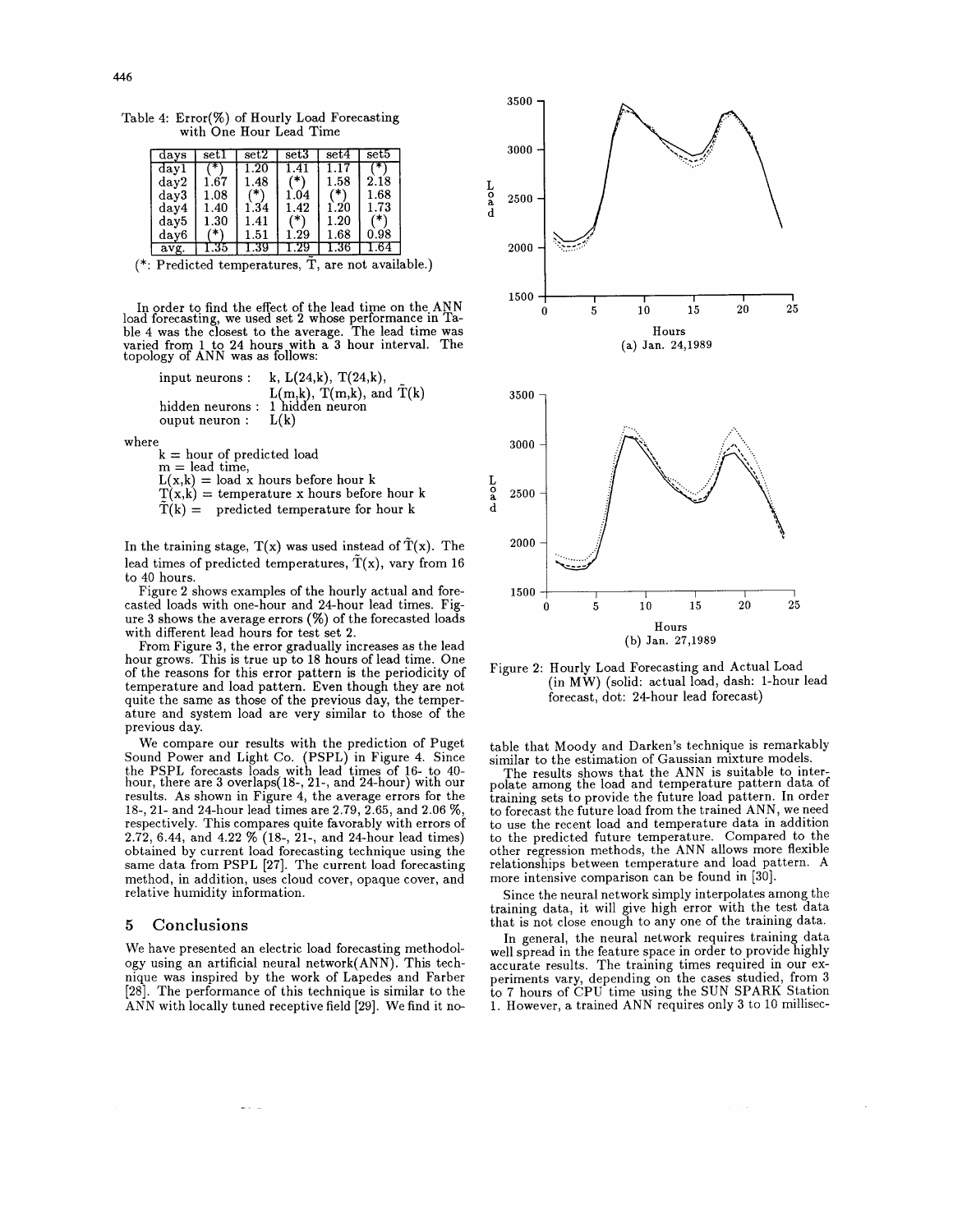

Figure 3: Mean(m) and Standard Deviation( $\sigma$ ) of Errors Vs. Lead Time



Figure 4: Mean and Standard Deviation of Errors: ANN Vs. Conventional Technique Used in PSPL

onds for testing.

The neural network typically shows higher error in the days when people have specific start-up activities such as Monday (for example, on day 1 of set 1 in Table 2), or variant activities such as during the holiday seasons (for example, on days 4  $&$  5 of set  $\tilde{3}$  in Table 3). In order to have more accurate results, we may need to have more sophisticated topology for the neural network which can discriminate start-up days from other days.

We utilize only temperature information among weather variables since it is the only information available to us. Use of additional weather variables such as cloud coverage and wind speed should yield even better results.

### **6 Acknowledgments**

 $\sim$ 

This work was supported by the Puget Sound Power and Light Co., the National Science Foundation, and the Washington Technology Center at the University of

Washington. The authors thank Mr. Milan L. Bruce of the Puget Sound Power and Light Co. for his contribution.

## **References**

- [I] J. Toyoda, M. Chen, and Y. Inoue, "An Application of State Estimation to short-Term Load Forecasting, Part1: Forecasting Modeling," "- Part2: Implementation," IEEE **Tr.** on Power App. and Sys., vol. PAS-89, pp.1678-1688, Oct., 1970
- [2] S. Vemuri, W. Huang, and D. Nelson, "On-line Algorithms For Forecasting Hourly Loads of an Electric Utility," IEEE Tr. on Power App. and Sys., vol., PAS-100, pp.3775-3784, Aug., 1981
- [3] G.E. Box and G.M. Jenkins, Time Series Analysis Forecasting and Control, Holden-day, San Francisco,
- 1976 [4] S. Vemuri, D. Hill, R. Balasubramanian, "Load Forecasting Using Stochastic Models," Paper No. TPI-B, Proc. of 8th PICA conference, Minneapolis, Minn., pp.31-37, 1973
- [5] W. Christiaanse, "Short-Term Load Forecasting Using General Exponential Smoothing," IEEE Tr. on Power App. and Sys., vol. PAS-90, pp. 900 - 910, Apr., 1971
- [6] A. Sage and G. Husa, "Algorithms for Sequential Adaptive Estimation of Prior Statistics," Proc. of IEEE Symp. on Adaptive Processes, State College, Pa., Nov., 1969
- [7] R. Mehra, " On the Identification of Variance and Adaptive Kalman Filtering, " Proc. of JACC (Boulder, Colo.), pp.494505, 1969
- [8] P. Gupta and K. Yamada, "Adaptive Short-Term Forecasting of Hourly Loads Using Weather Information," IEEE Tr. on Power App. and Sys., vol. PAS-91, pp.2085-2094, 1972
- [9] C. Asbury, "Weather Load Model for Electric Demand Energy Forecasting," IEEE Tr. on Power App. and Sys., vol. PAS-94, no.4, pp.1111-1116, 1975
- [10] S. Rahman and R. Bhatnagar, " An Expert System Based Algorithm for Short Load Forecast," IEEE Tr. on Power Systems, vo1.3, no.2, pp.392-399, May, 1988
- [11] K. Jabbour, J. Riveros, D. Landbergen, and W. Meyer, "ALFA: Automated Load Forecasting As-sistant," IEEE Tr. on Power Systems, vo1.3, no.3, pp.908-014, Aug., 1988
- [12] D. Sobajic and Y. Pao, "Artificial Neural-Net Based Dynamic Security Assessment for Electric Power Systems," IEEE Tr. on Power Systems, vo1.4, no.1, pp.220-228, Feb, 1989
- [13] M. Aggoune, M. El-Sharkawi, D. Park, M. Damborg, and R. Marks 11, "Preliminary Results on Using Artificial Neural Networks for Security Assessment," Proc. of PICA, pp.252-258, May, 1989
- [14] M. El-Sharkawi, R. Marks 11, **M.** Aggoune, D. Park, M. Damborg, and L. Atlas, " Dynamic Security Assessment of Power Systems Using Back Error Propagation Artificial Neural Networks," Proc. of 2nd Sym. on Expert Systems Applications to Power Systems, pp.366-370, July, 1989
- [15] H. Mori, H. Uematsu, S. Tsuzuki, T. Sakurai, Y. Kojima, K. Suzuki, "Identification of Harmonic Loads in Power Systems Using An Artificial Neural Network," Proc. of 2nd Sym. on Expert Systems Applications to Power Systems, pp.371-377, July, 1989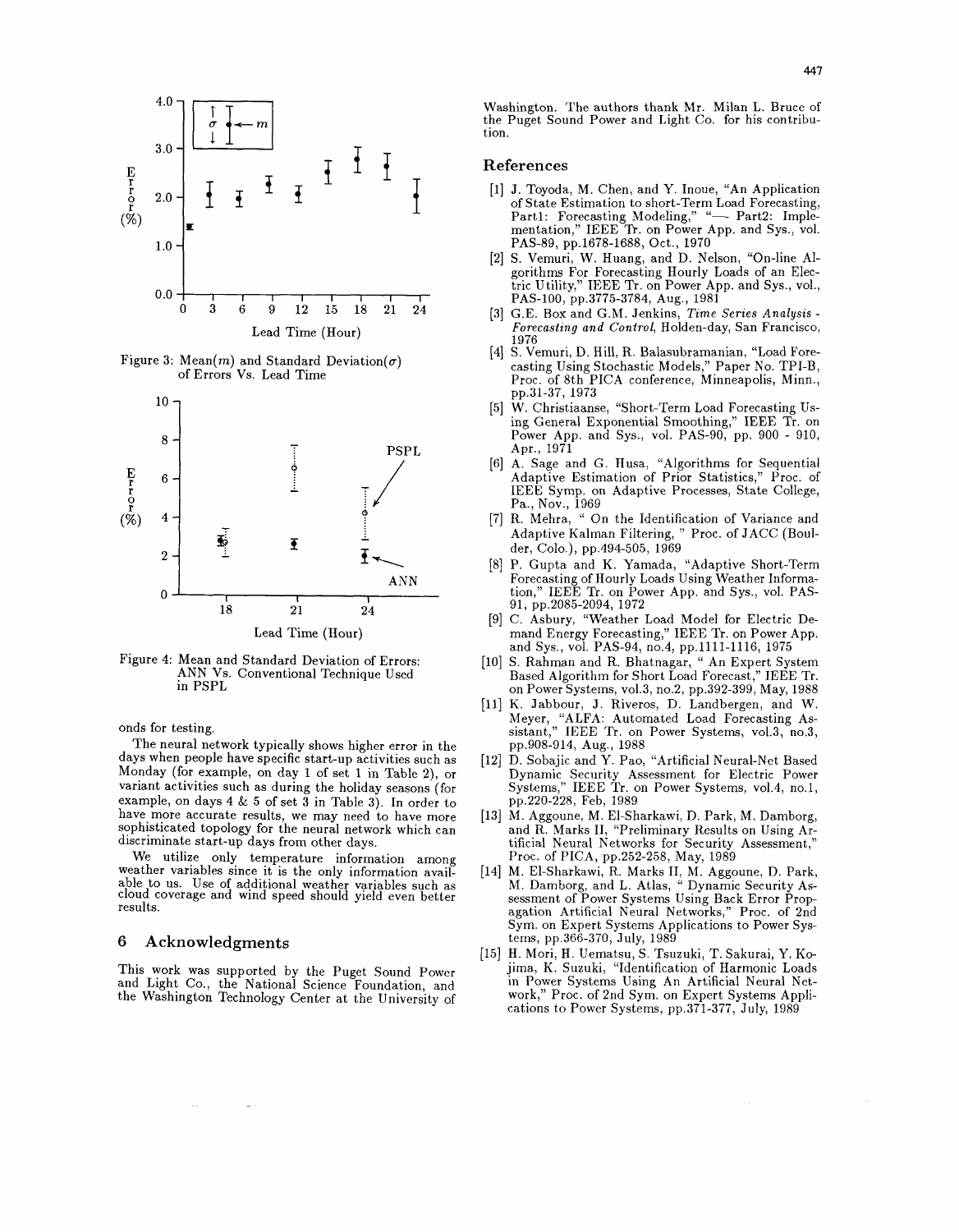- [16] E.H. Chan, "Application of Neural-Network Computing in Intelligent Alarm Processing," Proc. of PICA, pp.246-251, May, 1989
- [17] H. Tanaka, S. Matsuda, H. Ogi, Y. Izui, H. Taoka, and T. Sakaguchi, "Design and Evaluation of Neuon Expert Systems Application to Power Systems, pp.378-384, July, 1989
- [18] H. Mori and S. Tsuzuki, "Power System Topological Observability Analysis Using a Neural Network Model," Proc. of 2nd Sym. on Expert Systems Application to Power Systems, pp.385-391, July, 1989
- [19] N. Naylor and G. Sell, Linear Operator Theory, New York, Holt, Rinehart and Winston, 1971
- [20] M. Honig and D. Messerschmitt, Adaptive Filters, Structures, Algorithms, and Applications, Klumer Academic Publishers, Hingham, Massachusetts, 1984
- [21] J. Davey, J. Saacks, G. Cunningham, and K. Priest, "Practical Application of Weather Sensitive Load Forecasting to System Planning," IEEE Tr. on Power App. and Sys., vol.PAS-91, pp.971-977, 1972
- [22] R. Thompson, "Weather Sensitive Electric Demand and Energy Analysis on a Large Geographically Di- verse Power System - Application to Short Term Hourly Electric Demand Forecasting," IEEE Tr. on Power App. and Sys., vol. PAS-95, no.1, pp.385-393, Jan., 1976
- [23] G. Irisarri, S. Widergren, and P. Yehsakul, "On-Line Load Forecasting for Energy Control Center Application," IEEE Tr. on Power App. and Sys., vol. PAS-101, no.1, pp.71-78, Jan., 1982
- [24] Q. Lu, W. Grady, M. Crawford, and G. Anderson, "An Adaptive Nonlinear Predictor with Orthogonal Escalator Structure for Short-Term Load Fore-casting," IEEE Tr. on Power Systems, vo1.4, No.1, casting," IEEE Tr. on<br>pp.158-164, Feb., 1989
- [25] Y.-H. Pao, Adaptive Pattern Recognition and Neural Network, Addison-Wesley Pub. Co. Inc., Reading, MA., 1989
- [26] D. Rumelhart, G. Hinton, and R. Williams, "Learning Internal Representations by Error Propagation, " in Parallel Distributed Processing Explorations in the Microstructures of Cognition, vol.1: Foundations, pp.318-362, MIT Press, 1986
- [27] S. Mitten-Lewis, Short-Term Weather Load Forecasting Project Final Report, Puget Sound Power and Light Co., Bellevue, Washington, 1989
- [28] A. Lapedes and R. Farber, Nonlinear Signal Processing Using Neural Networks: Prediction and System Modeling, Technical Report, Los Alamos National Laboratory, Los Alamos, New Mexico, 1987
- [29] J. Moody and C. Darken, "Learning with Localized Receptive Fields ," Proc. of the 1988 Connectionist Models Summer School, Morgan Kaufmann, 1988
- [30] L. Atlas, J. Connor, D. Park, M. El-Sharkawi, R. Marks 11, A. Lippman, and Y. Muthusamy, "A Performance Comparison of Trained Multi-Layer Perceptrons and Trained Classification Trees," Proc. of the 1989 IEEE International Conference on Systems, Man, and Cybernetics, pp.915-920, Nov. 1989

**Dong C. Park** received his B.S. Degree in Electronic Engineering in 1980 from Sogang University and the MS. degree in Electrical Engineering in 1982 from the Korea Advanced Institute of Science and Technology, Seoul, Ko- rea. From 1982 through 1985, he had been with the Goldstar Central Research Laboratory. Since September 1985,

 $\sim 100$  and  $\sim 100$ 

he has been working toward the Ph.D. degree in the Department of Electrical Engineering at the University of Washington. His research interests include artificial neural network application to nonlinear system modeling, signal processing and optical computing.

M. A. El-Sharkawi (SM'76-M'80-SrM'83) was born in Cairo, Egypt, in 1948. He received his B.Sc. in Electrical Engineering in 1971 from Cairo High Institute of Technology, Egypt. His M.A.SC and Ph.D. in Electrical Engineering were received from University of British Columbia in 1977 and 1980 respectively. In 1980 he joined University of Washington as a faculty member where he is presently an associate professor. He is the Chairman of IEEE Task Force on "Application of Artificial Neural Networks for Power Systems". His major areas of research include neural network applications to power systems, electric devices, high performance tracking control, power system dynamics and control. Most of his research in these areas are funded by the US government, and by public and private industrial organizations.

**Robert J. Marks I1** received his Ph.D. in 1977 from Texas Tech University in Lubbock. He joined the faculty of the Department of Electrical Engineering at the University of Washington, Seattle, in December of 1977 where<br>he currently holds the title of Professor. Prof. Marks was awarded the Outstanding Branch Councillor award in 1982 by IEEE and, in 1984, was presented with an IEEE Centennial Medal. He is President of the IEEE Council on Neural Networks and former Chair of the IEEE Neu-ral Network Committee. He was also the co-founder and first Chair of the IEEE Circuit & Systems Society Technical Committee on Neural Systems & Applications. He is a Fellow of the Optical Society of America and a Senior Member of IEEE. He has over eighty archival journal and proceedings publications in the areas of signal analysis, detection theory, signal recovery, optical computing and artificial neural processing. Dr. Marks is a cc-founder of the Christian Faculty Fellowship at the University of Washington. He is a member of Eta Kappa Nu and Sigma Xi.

**Les E. Atlas** (Member, IEEE) received his B.S.E.E. degree from the University of Wisconsin and his M.S. and Ph.D. degrees from Stanford University. He joined the University of Washington College of Engineering in 1984 and is currently an Associate Professor of Electrical Engineering. He is currently doing research in speech processing and recognition, neural network classifiers, and biologically-inspired signal processing algorithms and ar- chitectures. His research in these areas is funded by the National Science Foundation, the Office of Naval Research, and the Washington Technology Center. Dr. Atlas was a 1985 recipient of a National Science Foundation's Presidential Young Investigator Award.

**M. J. Damborg** received his B.S. Degree in Electrical Engineering in 1962 from Iowa State University, and the M.S. and Ph.D. degrees from the University of Michigan in 1963 and 1969, respectively. Since 1969, Dr. Damborg how Professor of Electrical Engineering. His research interests concern analysis and control of dynamic systems with emphasis on power systems.